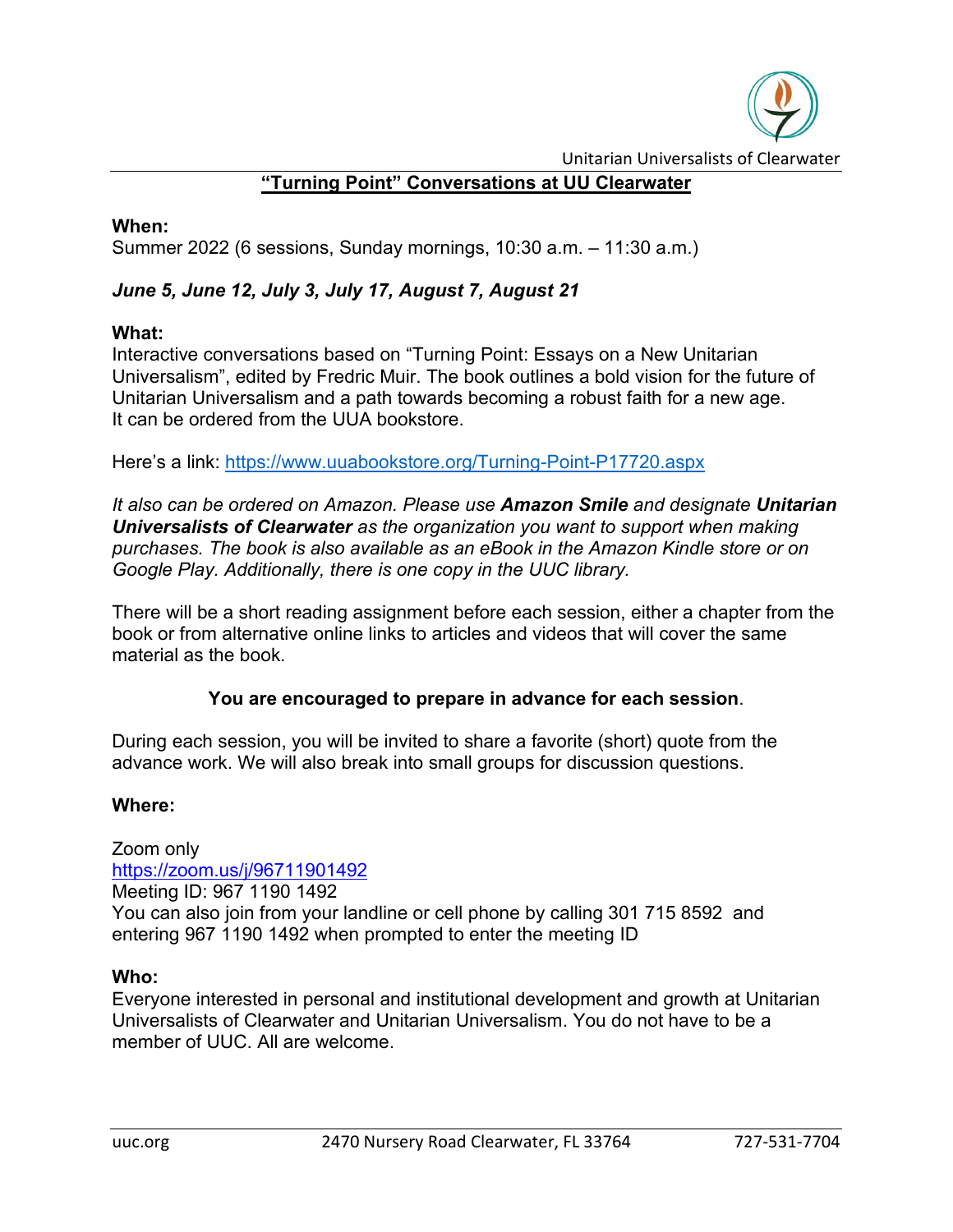#### **Why:**

One of UU Clearwater's developmental goals is "Moving from an "iChurch" to a "We Church", balancing individual needs with Beloved Community. These six sessions will help us understand what an iChurch is, what a "We Church" looks like, and how we can make the shift.

# **What you need to prepare for each session:**

### **June 5**

Read "Turning Point" - "On the Trinity of Errors" and "The iChurch Revealed" by Fredric Muir (pages 1-15)

OR

Watch the video of the 2012 Berry Street Essay (start at 18:35 in the video and continue through 55:16)

Video link:<https://www.uuma.org/page/BSE2012Video>

### **June 12**

Read "Turning Point" – "The Power of Community" by Cheryl Walker (pages 43-48) OR

Read Walker's essay in the Winter 2015 UU World

Link to essay:<https://www.uuworld.org/articles/power-community>

# **July 3**

Read "Turning Point" – "The Story We Tell by Kimberly Wildszewski (pages 49-57) and "Our Historic Opportunity" by Peter Morales (pages 71-79)

OR

Watch the video of the responses to the 2012 Berry Street Essay (start at 1:16:54 in the video and continue through 1:37:38)

Video link:<https://www.uuma.org/page/BSE2012Video>

# **July 17**

Read "Turning Point" – "The Trinity of Promises" and "The Promises of Unitarian Universalism" by Fredric Muir (pages 55-58) OR

Watch the video of the Moderator's report to the 2016 General Assembly Video link:<https://www.youtube.com/watch?v=jrzE8aQ9mz8>

# **August 7**

Watch "Beyond Individualism – The Power of We" by Jamie Hinson-Rieger Link: [https://www.youtube.com/watch?v=Jf\\_PsFSsJZ0&t=35s](https://www.youtube.com/watch?v=Jf_PsFSsJZ0&t=35s) AND Read "The Power of We", UU World

Link:<https://www.uuworld.org/articles/power-we>